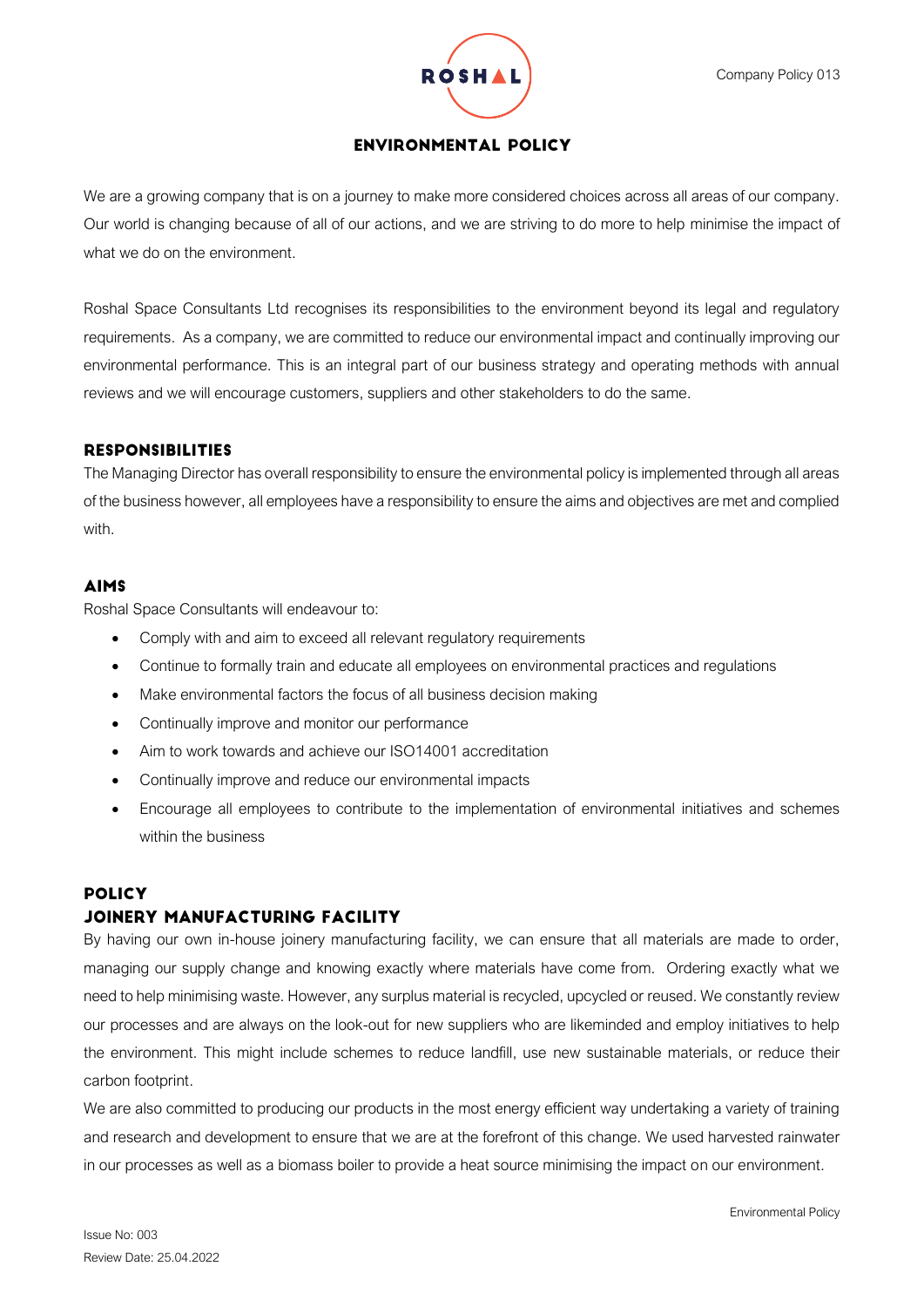

We are committed to contribute to sustainable development by using natural resources, materials and processes more efficiently.

## WASTE MANAGEMENT 2. RECYCLING

Please refer to our Company Policy 007 Waste Management & Recycling for full details of our specific aims and our commitments including; recycling and upcycling of materials used, recycling initiatives within the office and on site, packaging, supplier relationships based on their environmental principles and our approach to waste management and minimising waste.

## **SUSTAINABILITY**

Please refer to our Company Policy 008 Sustainability for full details of our specific aims and our commitments including; Sustainability within design & construction recycling and upcycling of materials used, recycling initiatives within the office and on site, packaging, supplier relationships based on their environmental principles and our approach to waste management and minimising waste.

### **TRANSPORT**

- Reduce travel where possible for meeting and site visits. Encouraging virtual meetings and video calls through Teams, Zoom and Facetime.
- Encourage public transport/walk/cycle where possible
- Car share initiative for employees to reduce individual travel
- Flexible working including working from home is encouraged
- Employ a local workforce reducing travel
- As a company we target clients who are local to our Head office and workforce. The majority of our work is located within a 40 mile radius but when our clients take us further afield we use local specialist subcontractors, local to the site, when we can.
- In terms of emissions, we operate only in the UK and close attention is given to project schedules ensuring employees are sharing vehicles to and from site.
- Tools and machinery used onsite is electric only, reducing any air pollution we may be responsible for

#### **BUSINESS DECISIONS ON SITE 2. IN THE OFFICE**

- To encourage suppliers and contractors to behave in a responsible manner and to maintain sound environmental practices.
- To re-use before recycling, to recycle before buying new
- Maintain good housekeeping for all energy sources used such as replacing all bulbs with LED bulbs, harvest rainwater for maintaining the estate or for use as part of our manufacturing process, switching lights, heating and air conditioning off in unused areas.